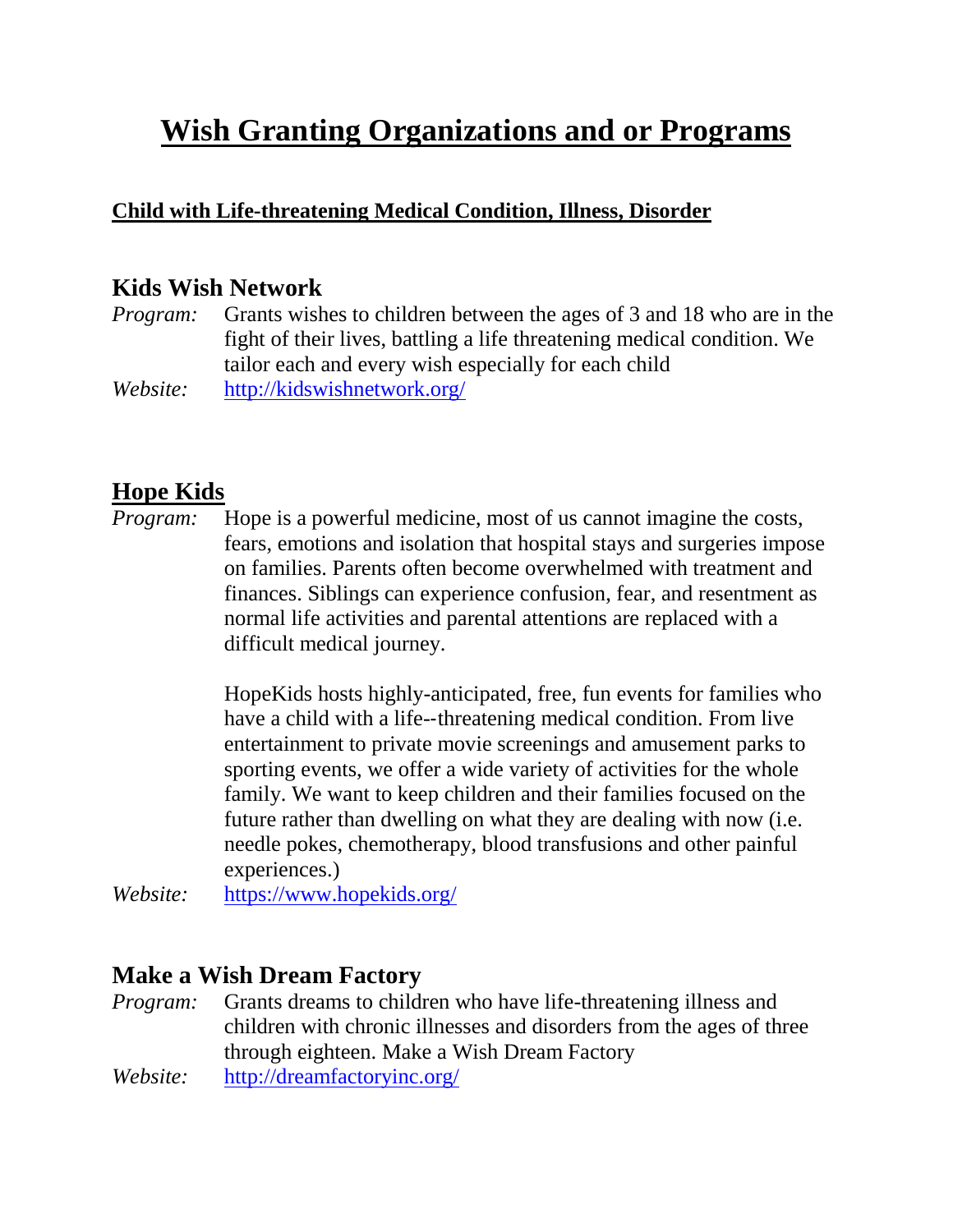#### **Jason's Dream for Kids**

- *Program:* Jason's Dreams for Kids, Inc. fulfills the wishes of children diagnosed with life-threatening illnesses through a variety of fundraising events as well as individual and corporate donations. Jason's Dreams for Kids, Inc. grants wishes for children in the New Jersey area.
- *Website:* <http://www.jasonsdreamsforkids.com/>

## **A Special Wish**

- *Program:* A Special Wish Foundation, Inc., is a non-profit charitable organization dedicated to granting the wishes of children under the age of 21 and diagnosed as having a life-threatening disorder.
- *Website:* <http://www.spwish.org/>

#### **Child with Life-threatening Illness or Chronic Health Condition**

#### **Make a Wish**

*Program:* Will grant a wish to a child with a life threatening or sometimes chronic health condition.

*Website:* <http://wish.org/#sm.000019pgzg8j33d1epgd19qnitl8b>

Child Chronically or Seriously Ill, Physically Challenged or Abused

#### **Sunshine Foundation**

- *Program:* Sunshine Foundation's sole purpose is to answer the dreams of chronically ill, seriously ill, physically challenged and abused children ages three to eighteen, whose families cannot fulfill their requests due to financial strain that the child's illness may cause.
- *Website: <http://sunshinefoundation.org/>*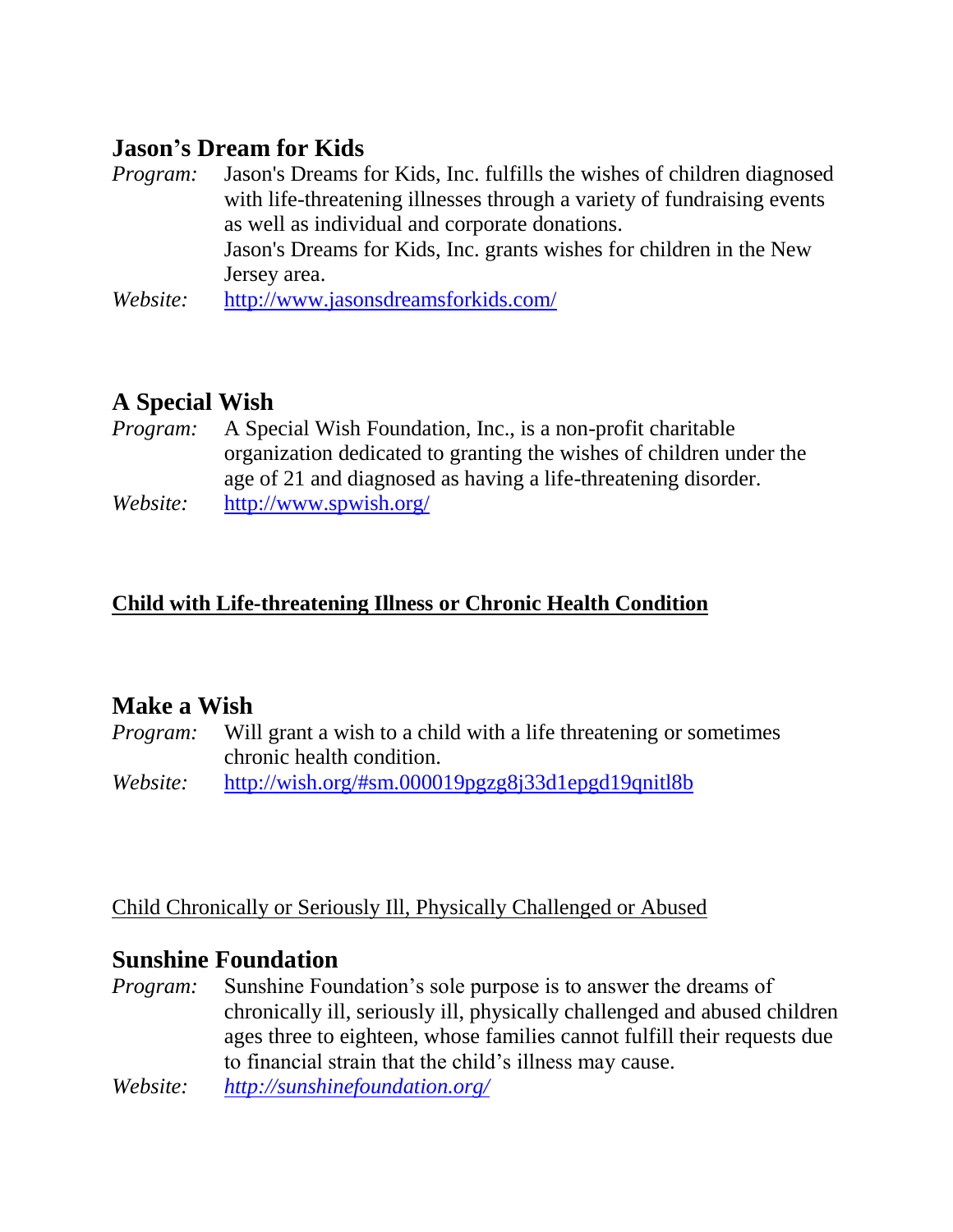Holiday or Birthday Wish for Child / Living with Chronic Illness

#### **Angelwish**

*Program:* Angelwish was founded in 1999 to grant a holiday or birthday wish to each and every child affected by living with Chronic Illness or HIV/AIDS in the United States or United Kingdom through our special wish lists or contribute to the life sustaining needs of children overseas

*Website:* <http://www.angelwish.org/>

Child with End Stage Cancer

#### **Clayton Dabney Kids with Cancer**

- *Program:* The Clayton Dabney Foundation for Kids with Cancer provides needy families, with children in the last stages of terminal cancer, assistance in creating everlasting memories.
- *Website:* <http://www.claytondabney.org/apply-for-assistance-referral-guidelines-2/>

Individuals with Less Than 12 Months to Live

#### **Grant Angel Wishes and Travel**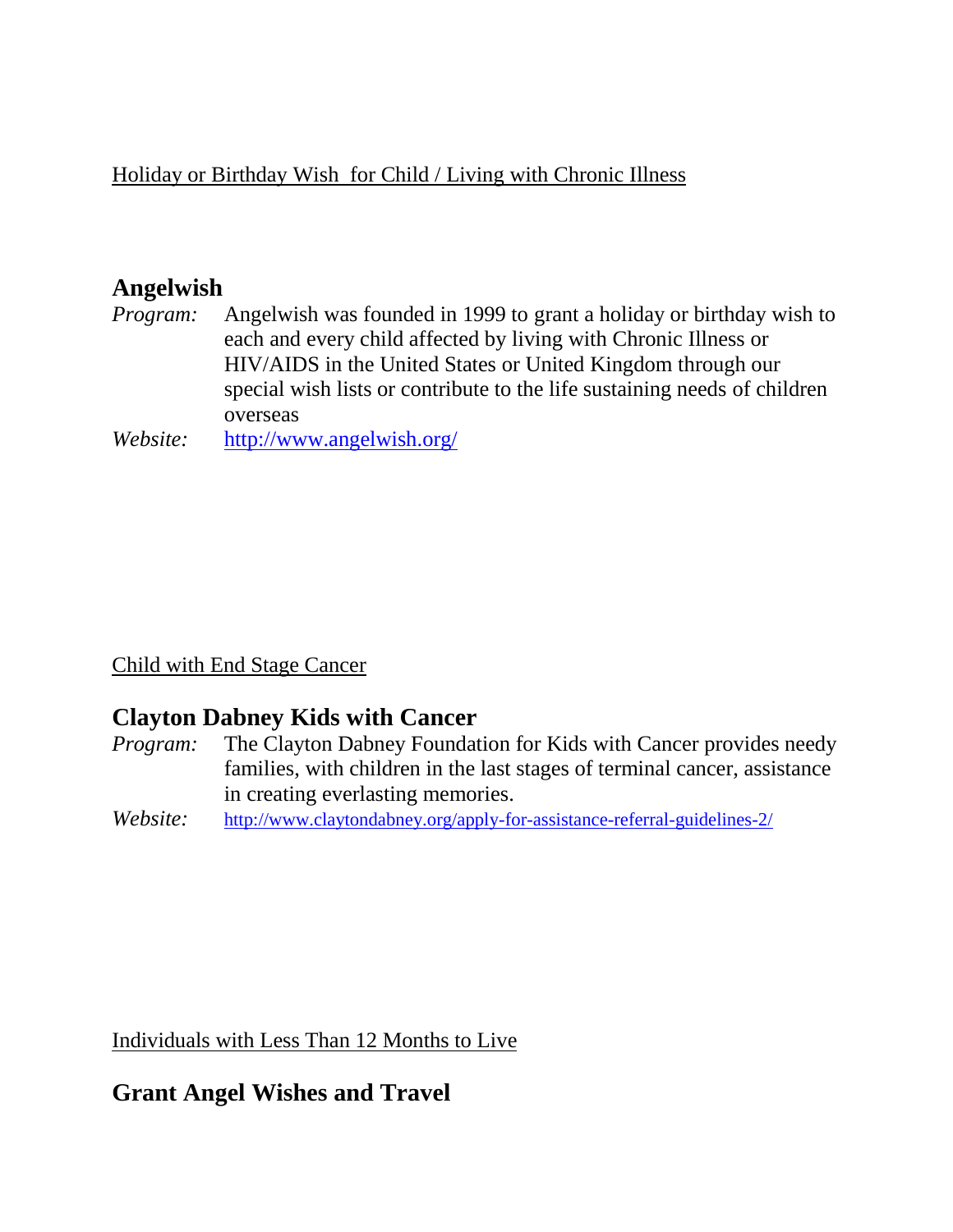*Program:* Grants a travel wish to individuals ages 3-75 with less than 12 months to live

*Website:* <http://www.grantangelwishesandtravel.org/mission/>

Children with Down Syndrome

## **Gifts From the Heart for Downs**

- *Program:* Provides wishes for children with Down syndrome. Gifts From the Heart For Downs, grants wishes to children and adults with Down Syndrome.
- *Website:* <http://www.giftsfromtheheartfordowns.org/faq.html>

Child Living with Cystic Fibrosis

## **Take a Breather Foundation**

*Program:* Full filling wishes for children living with Cystic Fibrosis *Website:* <http://www.takeabreather.net/>

Adults with Life Threatening Illnesses

## **Dream Foundation**